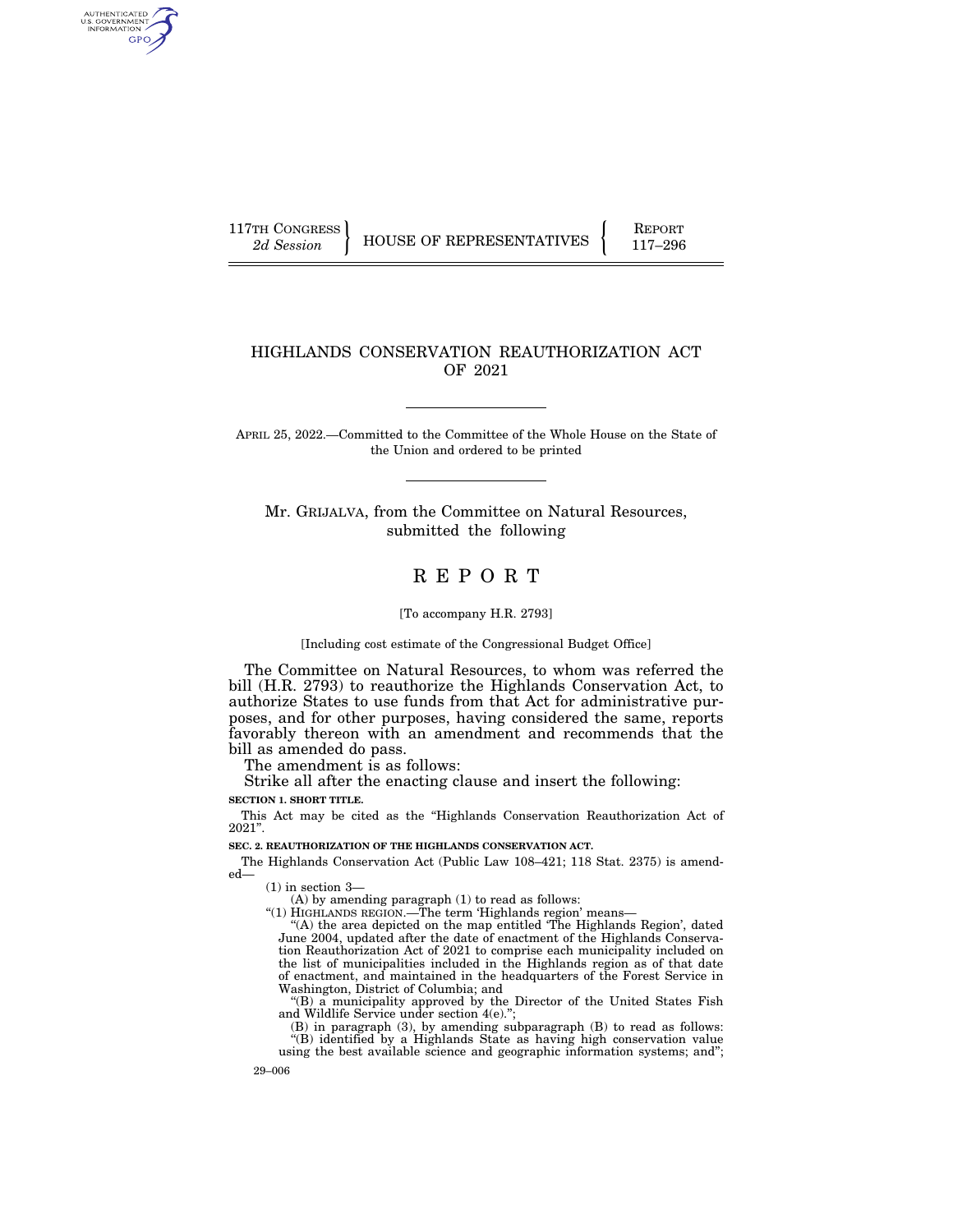(C) in paragraph (4)(A), by striking ''; or'' and inserting '', including a political subdivision thereof; or''; and

(D) by striking paragraphs (5) through (7);

(2) in section 4—

 $(A)$  in subsection  $(a)(1)$ , by striking "in the Study" and all that follows through the end of the paragraph and inserting ''using the best available science and geographic information systems; and

 $(B)$  in subsection  $(c)$ , by amending paragraph  $(5)$  to read as follows:

''(5) provides that land conservation partnership projects will be consistent with areas identified as having high conservation value in accordance with the purposes described in section 2 in the Highlands region.'';

(C) in subsection (e), by striking ''fiscal years 2005 through 2021'' and inserting "fiscal years 2022 through 2028";

(D) by redesignating subsection (e) as subsection (g); and

(E) by inserting after subsection (d) the following:

''(e) REQUEST FOR INCLUSION OF ADDITIONAL MUNICIPALITY.—The Director of the United States Fish and Wildlife Service may, at the request of a Highlands State, with the concurrence of the municipality, approve the inclusion of a municipality within the State as part of the Highlands region.

''(f) LIMITATION ON ADMINISTRATIVE EXPENSES.—

''(1) FEDERAL ADMINISTRATION.—The Secretary of the Interior may not expend more than \$300,000 for the administration of this Act in each fiscal year.

''(2) STATE ADMINISTRATION.—A State that receives funds under this section for a land conservation partnership project may not use more than 5 percent of the funds to administer the land conservation partnership project.'';

(3) in section 5—

(A) in subsection (a), by striking ''the Study, Update, and any future study that the Forest Service may undertake in'';

 $(B)$  in subsection  $(b)$ -

(i) in paragraph (1), by striking '', including a Pennsylvania and Connecticut Update''; and

(ii) in paragraph (2), by striking ''the findings'' and all that follows through the end of the paragraph and inserting ''with stakeholders regarding implementation of the program; and''; and

 $(C)$  in subsection  $(c)$ , by striking  $^{\alpha}2005$  through 2014" and inserting  $^{\alpha}2022$ through 2028''; and

(4) in section 6, by adding at the end the following:

''(f) APPRAISAL METHODOLOGY.—

" $(1)$  IN GENERAL.—With respect to an appraisal related to a land acquisition carried out under this Act, a Highlands State shall use an appraisal methodology approved by the Secretary of the Interior.

 $(2)$  ALTERNATIVE APPRAISAL METHODOLOGY.—A Highlands State may petition the Secretary of the Interior to consider an alternative appraisal methodology when there is a conflict, in any Highlands State, between—

''(A) an appraisal methodology approved by the Secretary of the Interior under paragraph (1); and

''(B) applicable State law.''.

#### PURPOSE OF THE BILL

The purpose of H.R. 2793 is to reauthorize the Highlands Conservation Act and to authorize States to use funds from that Act for administrative purposes.

#### BACKGROUND AND NEED FOR LEGISLATION

The Highlands area covers 3.4 million acres in Connecticut, New Jersey, New York, and Pennsylvania. The deciduous and coniferous forests, streams, and lakes of the Highlands yield benefits and resources to millions of Americans and thousands of plant and animal species. One in nine Americans lives within a two-hour drive of the Highlands,<sup>1</sup> and millions benefit from its clean water, clean

<sup>&</sup>lt;sup>1</sup>See Highlands Conservation Act Grant Program, About Us, U.S. FISH & WILDLIFE SERV., https://www.fws.gov/program/highlands-conservation-act-grant/about-us (last visited Apr.11, 2022), of which the above text is largely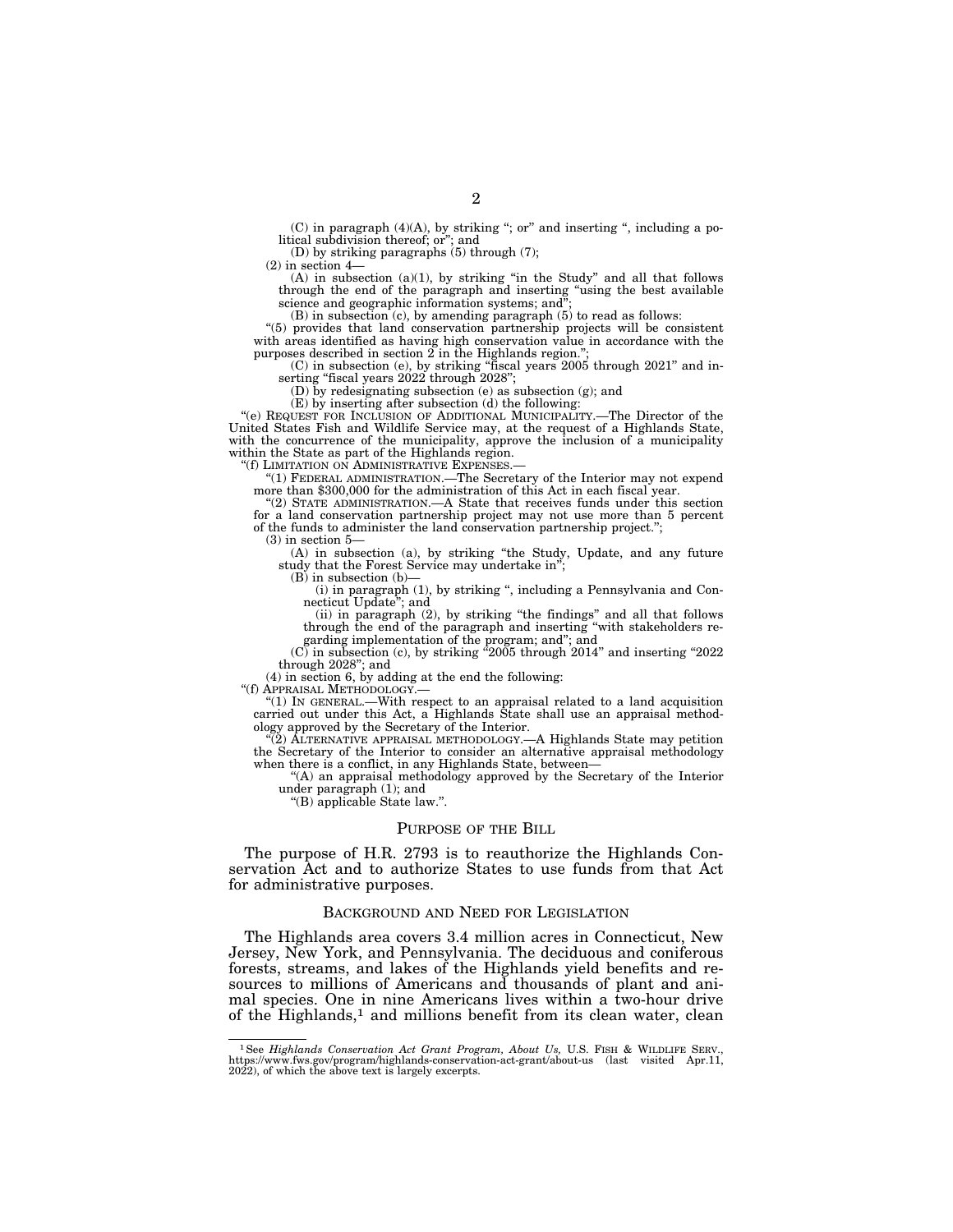air, forested habitats, and recreational and cultural resources. In 2004, the Highlands Conservation Act 2 was signed into law, establishing a program under the Land and Water Conservation Fund for state agencies to purchase and conserve land in the Highlands from willing sellers. In addition, it authorized the Fish and Wildlife Service (FWS) and the U.S. Forest Service (USFS) to provide financial assistance to the Highland states, local governments, nonprofits, and private forest and farm landowners to conserve the land and natural resources of the Highlands region. Since the Act's passage, more than \$20 million in federal funds, matched by \$44.3 million in non-federal funds, has been awarded to permanently protect 12,776 acres of land.3 The program's authorization expired in 2014, but funds have still been appropriated each year.

H.R. 2793 will improve upon the well-known land conservation partnership projects funded by the Highlands Conservation Act Grant Program and reauthorize the FWS program through 2028 at \$10 million per year. There is a limitation on administrative expenses for FWS at \$300,000 per year and 5% of received funds for each state's administration. The bill updates the list of included municipalities and information on which geographic areas are ecologically connected. It also includes a petition process for states to nominate new areas to be included in the Highlands region so that they are eligible to receive assistance under the Highlands Conservation Act. The petition process will remain open on a rolling basis to eliminate possible bottlenecks. The bill will also enable the Highland States to determine areas of high conservation value using the best available science and geographic information systems. Finally, the bill would authorize \$1 million annual through 2028 for the USFS to assist states with the conservation of private farms and forests.

## COMMITTEE ACTION

H.R. 2793 was introduced on April 22, 2021, by Representative Sean Patrick Maloney (D–NY). The bill was referred solely to the Committee on Natural Resources, and within the Committee to the Subcommittee on Water, Oceans, and Wildlife. On July 29, 2021, the Subcommittee held a hearing on the bill. On January 19, 2022, the Natural Resources Committee met to consider the bill. The Subcommittee was discharged by unanimous consent. Chair Rau M. Grijalva (D–AZ) offered an amendment. The amendment was agreed to by unanimous consent. The bill, as amended, was adopted and ordered favorably reported to the House of Representatives by unanimous consent.

## **HEARINGS**

For the purposes of clause  $3(c)(6)$  of House rule XIII, the following hearing was used to develop or consider this measure: hearing by the Subcommittee on Water, Oceans, and Wildlife held on July 29, 2021.

<sup>2</sup>Pub. L. No.108–421, 118 Stat. 2375 (2004), https://uscode.house.gov/statviewer.htm? volume=118&page=2375 (not codified). 3 *Highlands Conservation Act Grant Program, About Us, supra* note 1.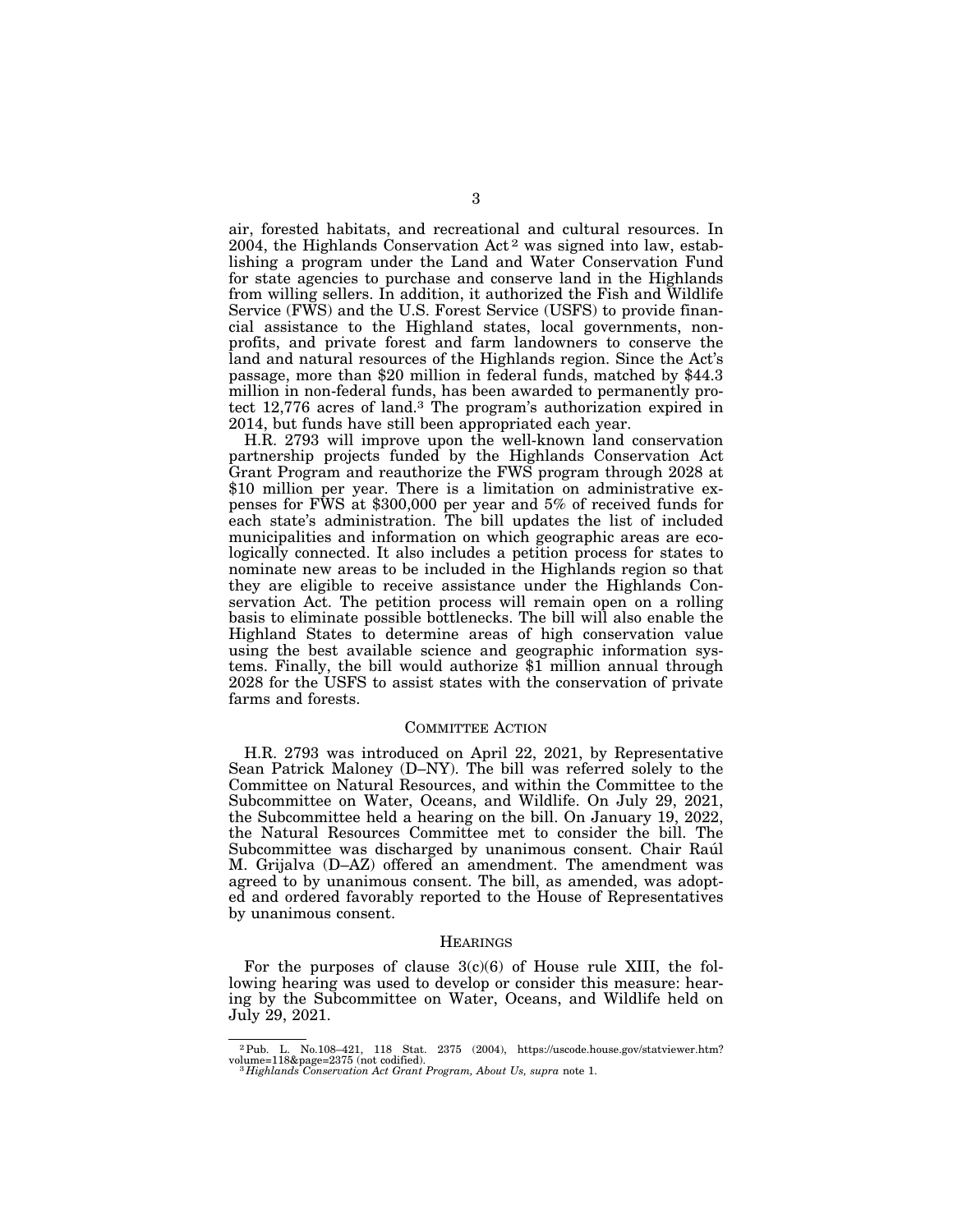## COMMITTEE OVERSIGHT FINDINGS AND RECOMMENDATIONS

Regarding clause  $2(b)(1)$  of rule X and clause  $3(c)(1)$  of rule XIII of the Rules of the House of Representatives, the Committee on Natural Resources' oversight findings and recommendations are reflected in the body of this report.

## COMPLIANCE WITH HOUSE RULE XIII AND CONGRESSIONAL BUDGET ACT

1. COST OF LEGISLATION AND THE CONGRESSIONAL BUDGET ACT. With respect to the requirements of clause  $3(c)(2)$  and (3) of rule XIII of the Rules of the House of Representatives and sections 308(a) and 402 of the Congressional Budget Act of 1974, the Committee has received the following estimate for the bill from the Director of the Congressional Budget Office:

U.S. CONGRESS, CONGRESSIONAL BUDGET OFFICE, *Washington, DC, March 10, 2022.* 

Hon. RAÚL M. GRIJALVA,

*Chairman, Committee on Natural Resources,* 

*House of Representatives, Washington, DC.* 

DEAR MR. CHAIRMAN: The Congressional Budget Office has prepared the enclosed cost estimate for H.R. 2793, the Highlands Conservation Reauthorization Act of 2021.

If you wish further details on this estimate, we will be pleased to provide them. The CBO staff contact is Janani Shankaran.

Sincerely,

PHILLIP L. SWAGEL, *Director.* 

Enclosure.

| By Fiscal Year, Millions of Dollars                                    | 2022         | 2022-2026                           | 2022-2031 |  |  |
|------------------------------------------------------------------------|--------------|-------------------------------------|-----------|--|--|
| <b>Direct Spending (Outlays)</b>                                       |              |                                     |           |  |  |
| Revenues                                                               | o            | o                                   |           |  |  |
| Increase or Decrease (-)<br>in the Deficit                             | n            | o                                   |           |  |  |
| <b>Spending Subject to</b><br><b>Appropriation (Outlays)</b>           | $\mathbf{u}$ | 37                                  | 77        |  |  |
| Statutory pay-as-you-go<br>procedures apply?                           | No           | <b>Mandate Effects</b>              |           |  |  |
| Increases on-budget deficits in any<br>of the four consecutive 10-year | No           | Contains intergovernmental mandate? | No.       |  |  |
| periods beginning in 2032?                                             |              | Contains private-sector mandate?    | <b>No</b> |  |  |

H.R. 2793 would authorize the appropriation of \$10 million annually over the 2022–2028 period for the U.S. Fish and Wildlife Service (USFWS) to award grants to Connecticut, New Jersey, New York, and Pennsylvania for the acquisition and conservation of land within the Highlands Region. The bill also would authorize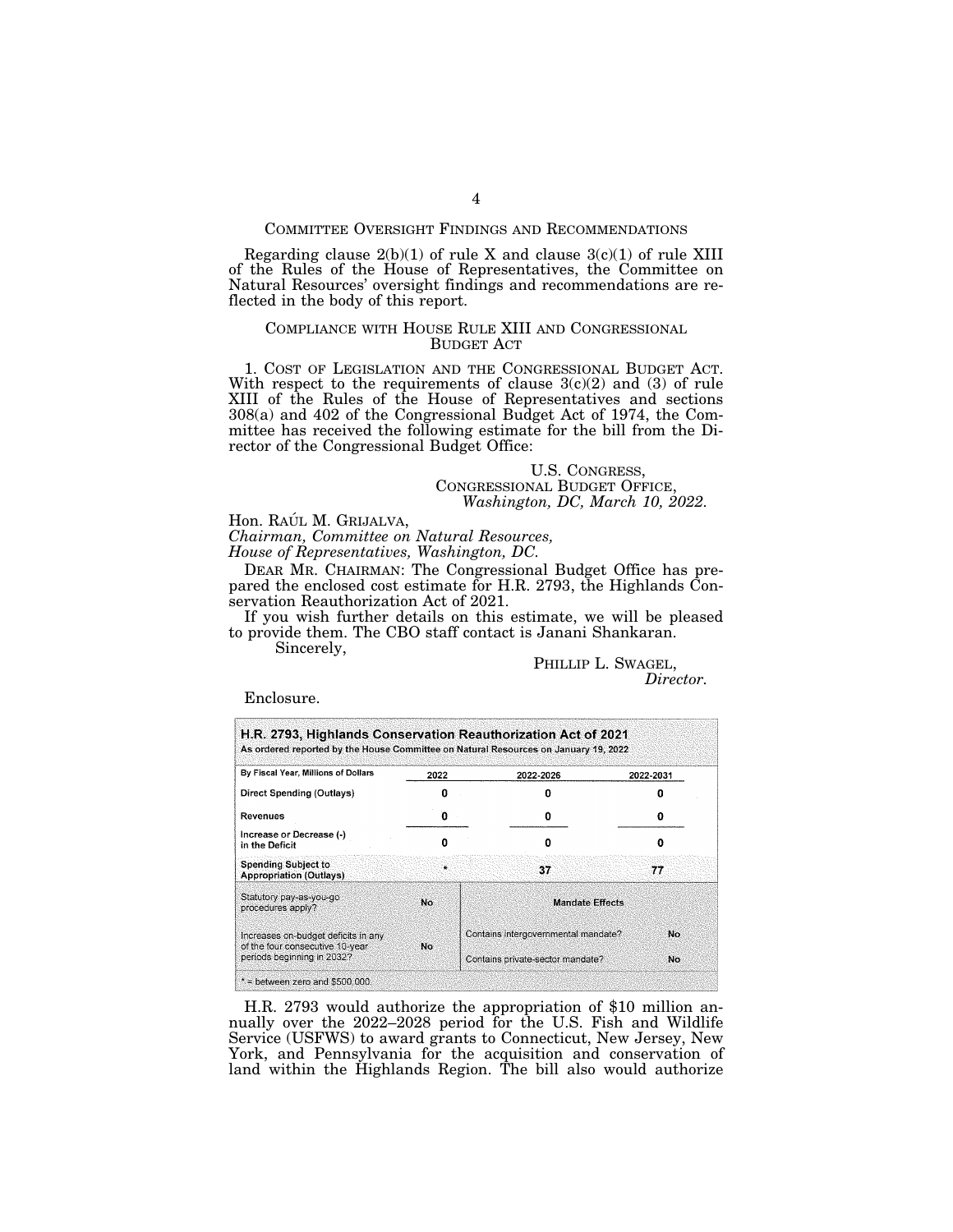the appropriation of \$1 million annually over the 2022–2028 period for the Forest Service to assist those states with conservation of farms and forests on private land.

For this estimate, CBO assumes that the bill will be enacted late in fiscal year 2022 and that the authorized amounts will be provided each year. Using information from USFWS and based on historical spending patterns for similar activities, CBO estimates that implementing H.R. 2793 would cost \$37 million over the 2022–2026

In 2021, USFWS allocated \$10 million from the Land and Water Conservation Fund for grants to states for acquisition and conservation of land in the Highlands Region. (Amounts in the fund are available to USFWS and other land management agencies without further appropriation.) CBO estimates that if the bill was enacted, amounts authorized to be provided in subsequent appropriation acts would be additional to amounts allocated from the fund; thus, enacting H.R. 2793 would have no effect on that direct spending.

The costs of the legislation, detailed in Table 1, fall within budget function 300 (natural resources and environment).

|                                 | By fiscal year, millions of dollars- |      |                                                |                  |              |      |             |                         |          |                |      |                    |
|---------------------------------|--------------------------------------|------|------------------------------------------------|------------------|--------------|------|-------------|-------------------------|----------|----------------|------|--------------------|
|                                 | 2022                                 | 2023 | 2024                                           | 2025             | 2026         | 2027 | 2028        | 2029                    | 2030     | 2031           | 2026 | 2022-2022-<br>2031 |
|                                 |                                      |      | Increases in Spending Subject to Appropriation |                  |              |      |             |                         |          |                |      |                    |
| U.S. Fish and Wildlife Service: |                                      |      |                                                |                  |              |      |             |                         |          |                |      |                    |
|                                 | 10                                   | 10   | 10                                             | 10 <sup>°</sup>  | 10           | 10   | 10          |                         |          | $\bf{0}$       | 50   | 70                 |
|                                 | $\star$                              | 5    | 8                                              | 10 <sup>10</sup> | 10           | 10   | 10          | 10                      | 45       | $\mathfrak{p}$ | 33   | 70                 |
| Forest Service:                 |                                      |      |                                                |                  |              |      |             |                         |          |                |      |                    |
|                                 |                                      |      |                                                |                  |              |      |             | $\overline{\mathbf{0}}$ | 0        | 0              |      |                    |
|                                 | $\star$                              |      |                                                |                  | $\mathbf{1}$ |      | $1 \quad 1$ | $\overline{1}$          | $\Omega$ | $\Omega$       | 4    |                    |
| <b>Total Changes:</b>           |                                      |      |                                                |                  |              |      |             |                         |          |                |      |                    |
| Authorization                   | 11                                   | 11   | 11                                             | 11               | 11           | -11  | -11         | 0                       | 0        | 0              | 55   | 77                 |
| Estimated Outlays               | $\star$                              | ĥ    | 9                                              | 11               | 11           | 11   | 11          | 11                      | 5        | $\mathcal{P}$  | 37   | 77                 |

TABLE 1.—ESTIMATED INCREASES IN SPENDING SUBJECT TO APPROPRIATION UNDER H.R. 2793

 $=$  between zero and \$500,000

On February 25, 2022, CBO transmitted a cost estimate for S. 753, the Highlands Conservation Reauthorization Act of 2021, as ordered reported by the Senate Committee on Energy and Natural Resources on November 18, 2021. The two bills are similar; however, S. 753 would authorize the appropriation of \$10 million more each year for USFWS than H.R. 2793. CBO's cost estimate for each bill reflects the difference in the authorized amounts.

The CBO staff contact for this estimate is Janani Shankaran. The estimate was reviewed by H. Samuel Papenfuss, Deputy Director of Budget Analysis.

2. *General Performance Goals and Objectives.* As required by clause 3(c)(4) of rule XIII, the general performance goals and objectives of this bill are to reauthorize the Highlands Conservation Act and to authorize States to use funds from that Act for administrative purposes.

#### EARMARK STATEMENT

This bill does not contain any Congressional earmarks, limited tax benefits, or limited tariff benefits as defined under clause  $9(e)$ ,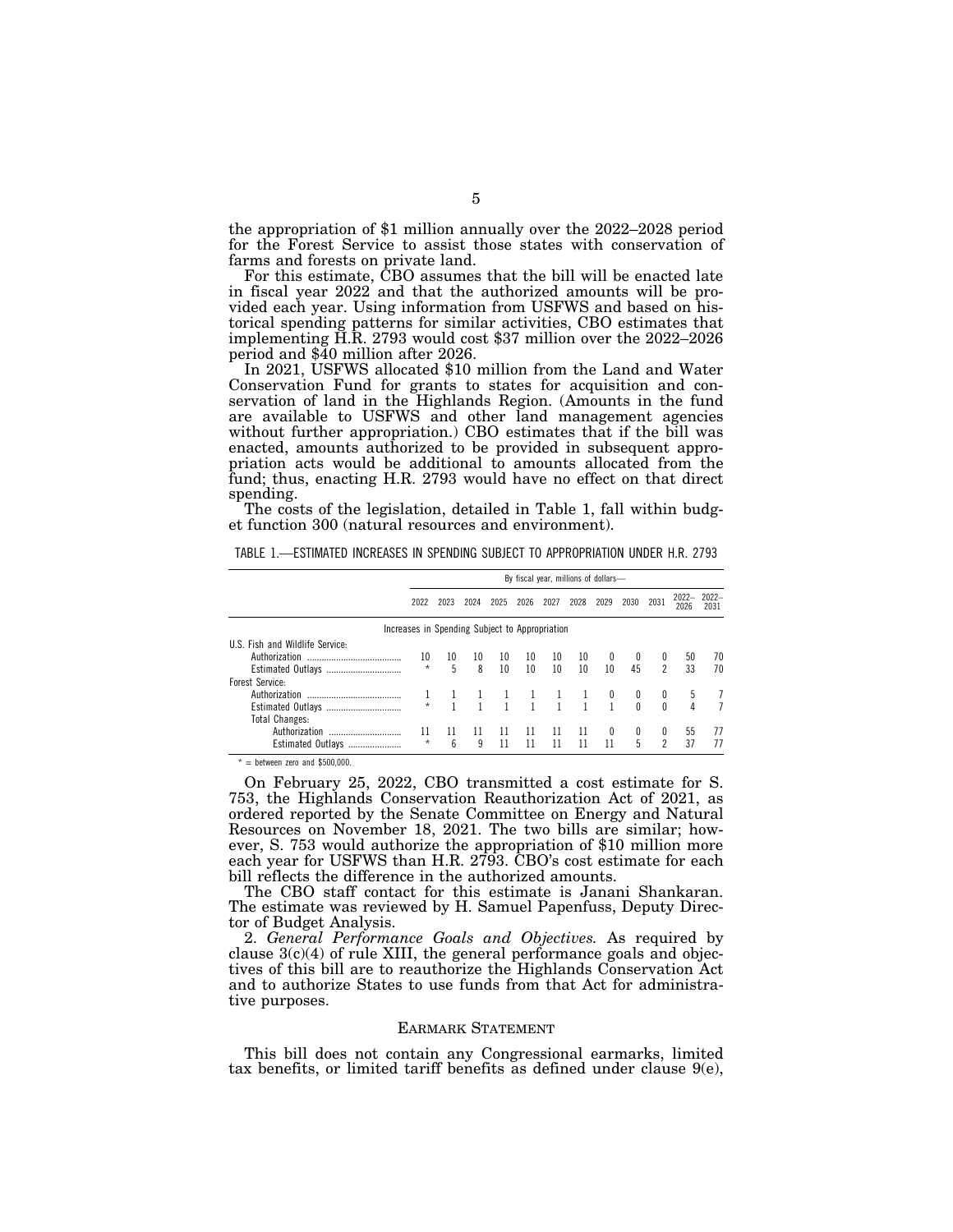9(f), and  $9(g)$  of rule XXI of the Rules of the House of Representatives.

# UNFUNDED MANDATES REFORM ACT STATEMENT

According to CBO, this bill contains no unfunded mandates as defined by the Unfunded Mandates Reform Act.

## EXISTING PROGRAMS

This bill does not establish or reauthorize a program of the federal government known to be duplicative of another program. Such program was not included in any report from the Government Accountability Office to Congress pursuant to section 21 of Public Law 111–139. The most recent Catalog of Federal Domestic Assistance published pursuant to 31 U.S.C. § 6104 does not identify other programs as related to the Highlands Conservation program (CFDA No. 15.667) reauthorized by this bill.

## APPLICABILITY TO LEGISLATIVE BRANCH

The Committee finds that the legislation does not relate to the terms and conditions of employment or access to public services or accommodations within the meaning of section  $10\overline{2}(b)(3)$  of the Congressional Accountability Act.

# PREEMPTION OF STATE, LOCAL, OR TRIBAL LAW

Any preemptive effect of this bill over state, local, or tribal law is intended to be consistent with the bill's purposes and text and the Supremacy Clause of Article VI of the U.S. Constitution.

## CHANGES IN EXISTING LAW MADE BY THE BILL, AS REPORTED

In compliance with clause 3(e) of rule XIII of the Rules of the House of Representatives, changes in existing law made by the bill, as reported, are shown as follows (existing law proposed to be omitted is enclosed in black brackets, new matter is printed in italics, and existing law in which no change is proposed is shown in roman):

#### **HIGHLANDS CONSERVATION ACT**

\* \* \* \* \* \* \*

## **SEC. 3. DEFINITIONS.**

In this Act:

 $[(1)$  HIGHLANDS REGION.—The term "Highlands region" means the area depicted on the map entitled "The Highlands Region'', dated June 2004, including the list of municipalities included in the Highlands region, and maintained in the headquarters of the Forest Service in Washington, District of Columbia.<sup>1</sup>

*(1) HIGHLANDS REGION.—The term ''Highlands region'' means—* 

*(A) the area depicted on the map entitled ''The Highlands Region'', dated June 2004, updated after the date of enactment of the Highlands Conservation Reauthorization Act of 2021 to comprise each municipality included on the list of*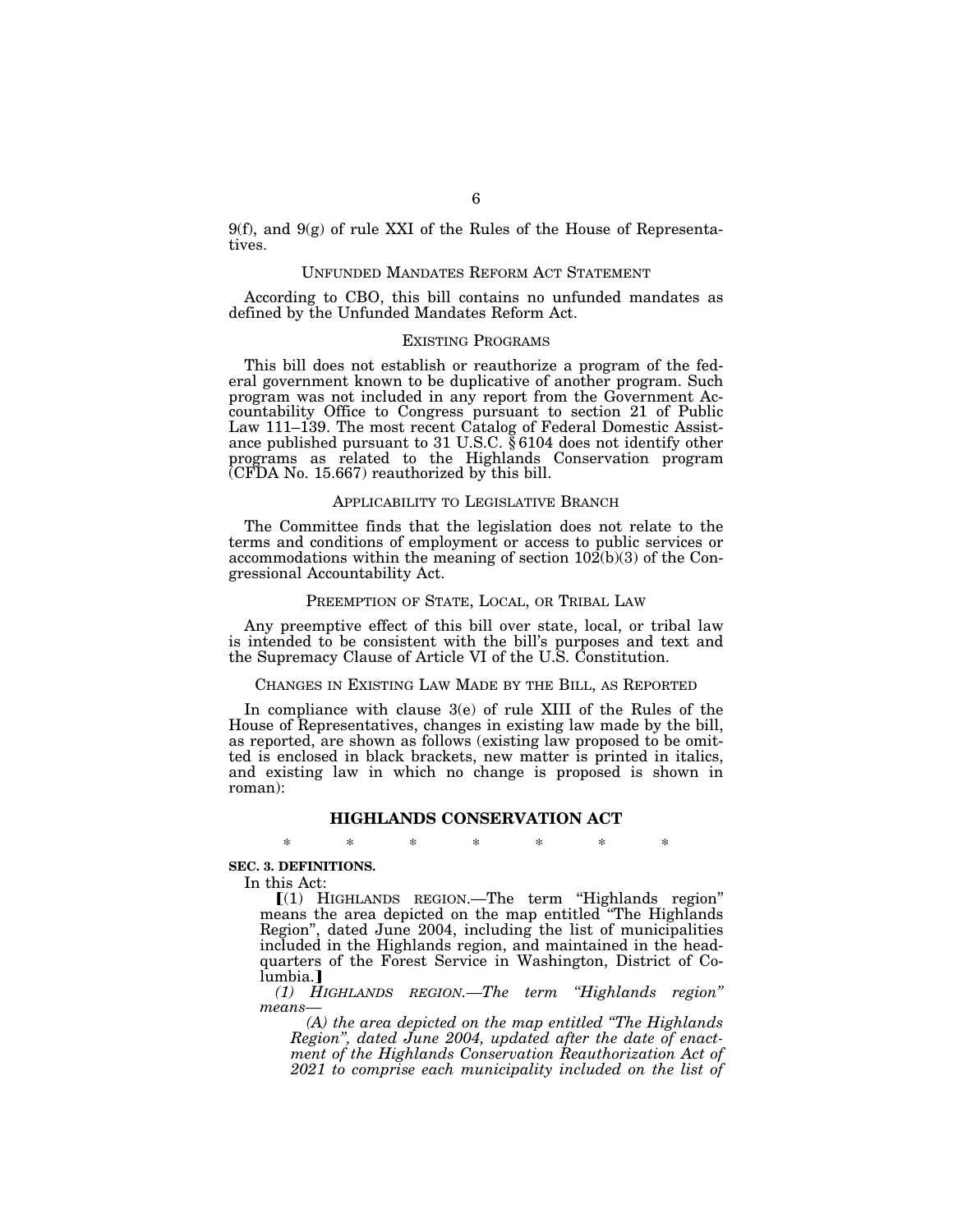*municipalities included in the Highlands region as of that date of enactment, and maintained in the headquarters of the Forest Service in Washington, District of Columbia; and* 

*(B) a municipality approved by the Director of the United States Fish and Wildlife Service under section 4(e).* 

(2) HIGHLANDS STATE.—The term ''Highlands State'' means— (A) the State of Connecticut;

(B) the State of New Jersey;

(C) the State of New York; and

(D) the State of Pennsylvania.

(3) LAND CONSERVATION PARTNERSHIP PROJECT.—The term ''land conservation partnership project'' means a land conservation project—

 $(A)$  located in the Highlands region;

 $($ B) identified by the Forest Service in the Study, the Update, or any subsequent Pennsylvania and Connecticut Update as having high conservation value; and

*(B) identified by a Highlands State as having high conservation value using the best available science and geographic information systems; and* 

 $(C)$  in which a non-Federal entity acquires land or an interest in land from a willing seller to permanently protect, conserve, or preserve the land through a partnership with the Federal Government.

(4) NON-FEDERAL ENTITY.—The term ''non-Federal entity'' means—

(A) any Highlands State<sup>[</sup>; or], *including a political subdivision thereof; or* 

(B) any agency or department of any Highlands State with authority to own and manage land for conservation purposes, including the Palisades Interstate Park Commission.

ø(5) STUDY.—The term ''Study'' means the New York-New Jersey Highlands Regional Study conducted by the Forest Service in 1990.

ø(6) UPDATE.—The term ''Update'' means the New York-New Jersey Highlands Regional Study: 2002 Update conducted by the Forest Service.

ø(7) PENNSYLVANIA AND CONNECTICUT UPDATE.—The term ''Pennsylvania and Connecticut Update'' means a report to be completed by the Forest Service that identifies areas having high conservation values in the States of Connecticut and Pennsylvania in a manner similar to that utilized in the Study and Update.]

#### **SEC. 4. LAND CONSERVATION PARTNERSHIP PROJECTS IN THE HIGH-LANDS REGION.**

(a) SUBMISSION OF PROPOSED PROJECTS.—Each year, the governors of the Highlands States, with input from pertinent units of local government and the public, may—

(1) jointly identify land conservation partnership projects in the Highlands region from land identified as having high conservation values in the Study, the Update, or the Pennsylvania and Connecticut Update that shall be proposed for Fed-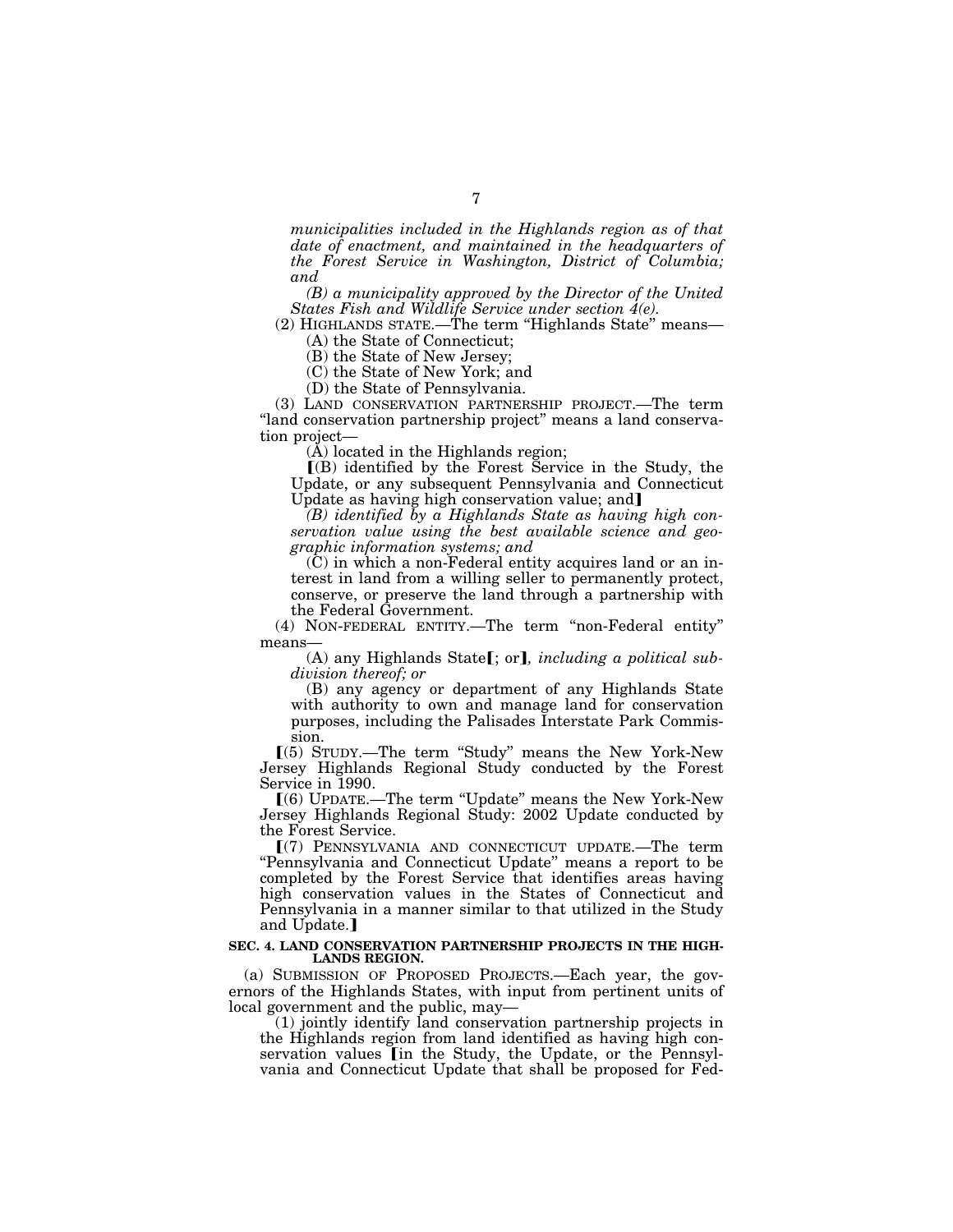eral financial assistance; and *using the best available science and geographic information systems; and* 

(2) submit a list of those projects to the Secretary of the Interior.

(b) CONSIDERATION OF PROJECTS.—Each year, the Secretary of the Interior, in consultation with the Secretary of Agriculture, shall submit to Congress a list of the land conservation partnership projects submitted under subsection (a)(2) that are eligible to receive financial assistance under this section.

(c) ELIGIBILITY CONDITIONS.—To be eligible for financial assistance under this section for a land conservation partnership project, a non-Federal entity shall enter into an agreement with the Secretary of the Interior that—

(1) identifies the non-Federal entity that shall own or hold and manage the land or interest in land;

(2) identifies the source of funds to provide the non-Federal share under subsection (d);

(3) describes the management objectives for the land that will ensure permanent protection and use of the land for the purpose for which the assistance will be provided;

 $(4)$  provides that, if the non-Federal entity converts, uses, or disposes of the land conservation partnership project for a purpose inconsistent with the purpose for which the assistance was provided, as determined by the Secretary of the Interior, the United States—

(A) may seek specific performance of the conditions of financial assistance in accordance with paragraph (3) in Federal court; and

(B) shall be entitled to reimbursement from the non-Federal entity in an amount that is, as determined at the time of conversion, use, or disposal, the greater of—

(i) the total amount of the financial assistance provided for the project by the Federal Government under this section; or

(ii) the amount by which the financial assistance increased the value of the land or interest in land; and  $(5)$  provides that land conservation partnership projects will be consistent with areas identified as having high conservation value in—

 $(A)$  the Important Areas portion of the Study;

ø(B) the Conservation Focal Areas portion of the Update;

 $\mathbf{C}(\mathbf{C})$  the Conservation Priorities portion of the Update;

 $(D)$  land identified as having higher or highest resource value in the Conservation Values Assessment portion of the Update; and

 $\mathbf{I}(\mathbf{E})$  land identified as having high conservation value in the Pennsylvania and Connecticut Update.

*(5) provides that land conservation partnership projects will be consistent with areas identified as having high conservation value in accordance with the purposes described in section 2 in the Highlands region.* 

(d) NON-FEDERAL SHARE REQUIREMENT.—The Federal share of the cost of carrying out a land conservation partnership project under this section shall not exceed 50 percent of the total cost of the land conservation partnership project.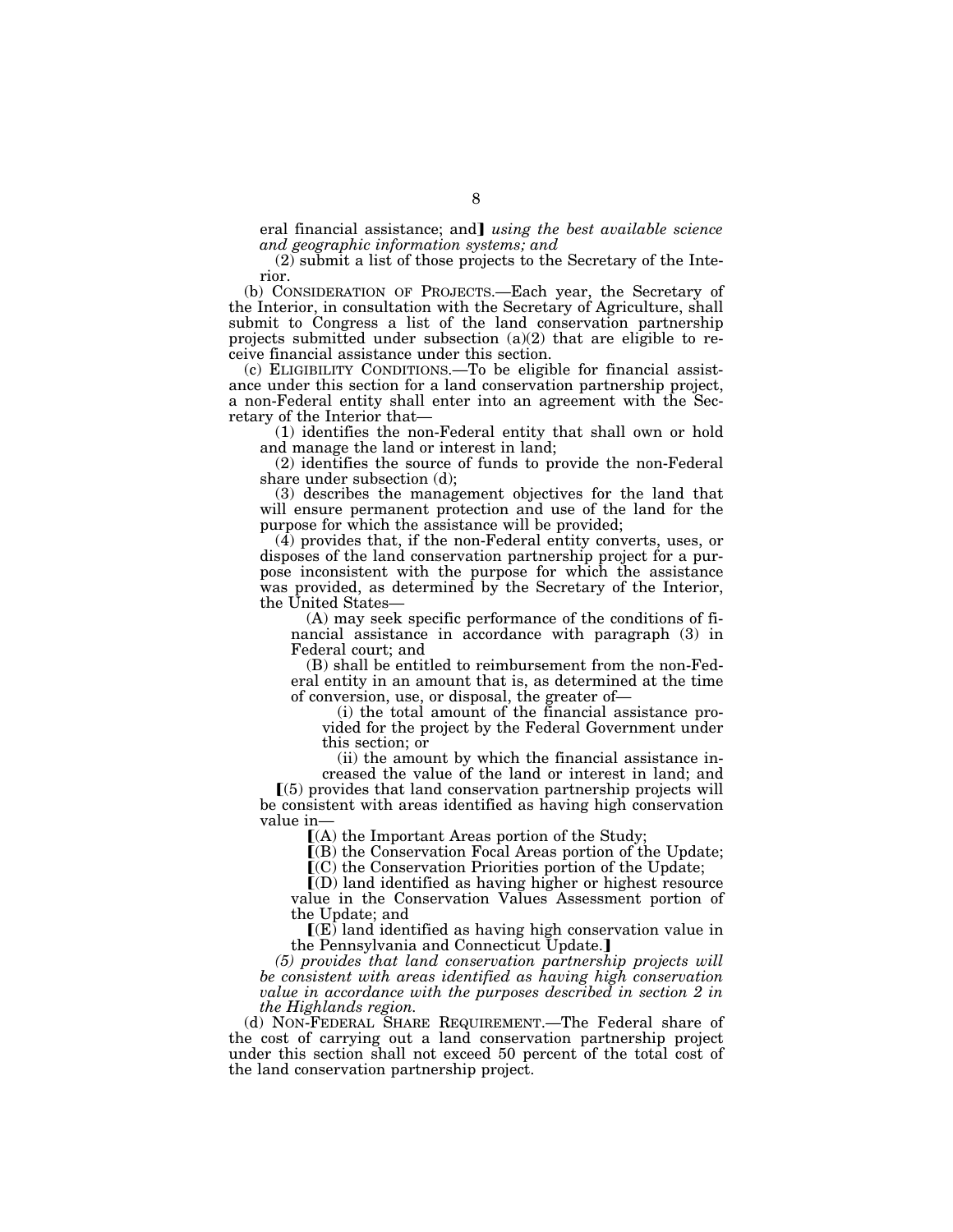*(e) REQUEST FOR INCLUSION OF ADDITIONAL MUNICIPALITY.—The Director of the United States Fish and Wildlife Service may, at the request of a Highlands State, with the concurrence of the municipality, approve the inclusion of a municipality within the State as part of the Highlands region.* 

*(f) LIMITATION ON ADMINISTRATIVE EXPENSES.—* 

*(1) FEDERAL ADMINISTRATION.—The Secretary of the Interior may not expend more than \$300,000 for the administration of this Act in each fiscal year.* 

*(2) STATE ADMINISTRATION.—A State that receives funds under this section for a land conservation partnership project may not use more than 5 percent of the funds to administer the land conservation partnership project.* 

 $\lceil (e) \rceil$  (g) AUTHORIZATION OF APPROPRIATIONS.—There is authorized to be appropriated to the Secretary of the Interior \$10,000,000 for each of [fiscal years 2005 through 2021] *fiscal years 2022 through 2028*, to remain available until expended.

## **SEC. 5. FOREST SERVICE AND USDA PROGRAMS IN THE HIGHLANDS REGION.**

(a) IN GENERAL.—To meet the land resource goals of, and the scientific and conservation challenges identified in, [the Study, Update, and any future study that the Forest Service may undertake in] the Highlands region, the Secretary of Agriculture, acting through the Chief of the Forest Service and in consultation with the Chief of the National Resources Conservation Service, shall continue to assist the Highlands States, local units of government, and private forest and farm landowners in the conservation of land and natural resources in the Highlands region.

(b) DUTIES.—The Forest Service shall—

(1) in consultation with the Highlands States, undertake other studies and research in the Highlands region consistent with the purposes of this  $Act$ , including a Pennsylvania and Connecticut Update];

 $(2)$  communicate [the findings of the Study and Update and maintain a public dialogue regarding implementation of the Study and Update; and *with* stakeholders regarding imple*mentation of the program; and* 

(3) assist the Highland States, local units of government, individual landowners, and private organizations in identifying and using Forest Service and other technical and financial assistance programs of the Department of Agriculture.

(c) AUTHORIZATION OF APPROPRIATIONS.—There is authorized to be appropriated to the Secretary of Agriculture to carry out this section  $\overline{1,000,000}$  for each of fiscal years  $\overline{2005}$  through 2014 *2022 through 2028*.

## **SEC. 6. PRIVATE PROPERTY PROTECTION AND LACK OF REGULATORY EFFECT.**

(a) ACCESS TO PRIVATE PROPERTY.—Nothing in this Act—

(1) requires a private property owner to permit public access (including Federal, State, or local government access) to private property; or

(2) modifies any provision of Federal, State, or local law with regard to public access to, or use of, private land.